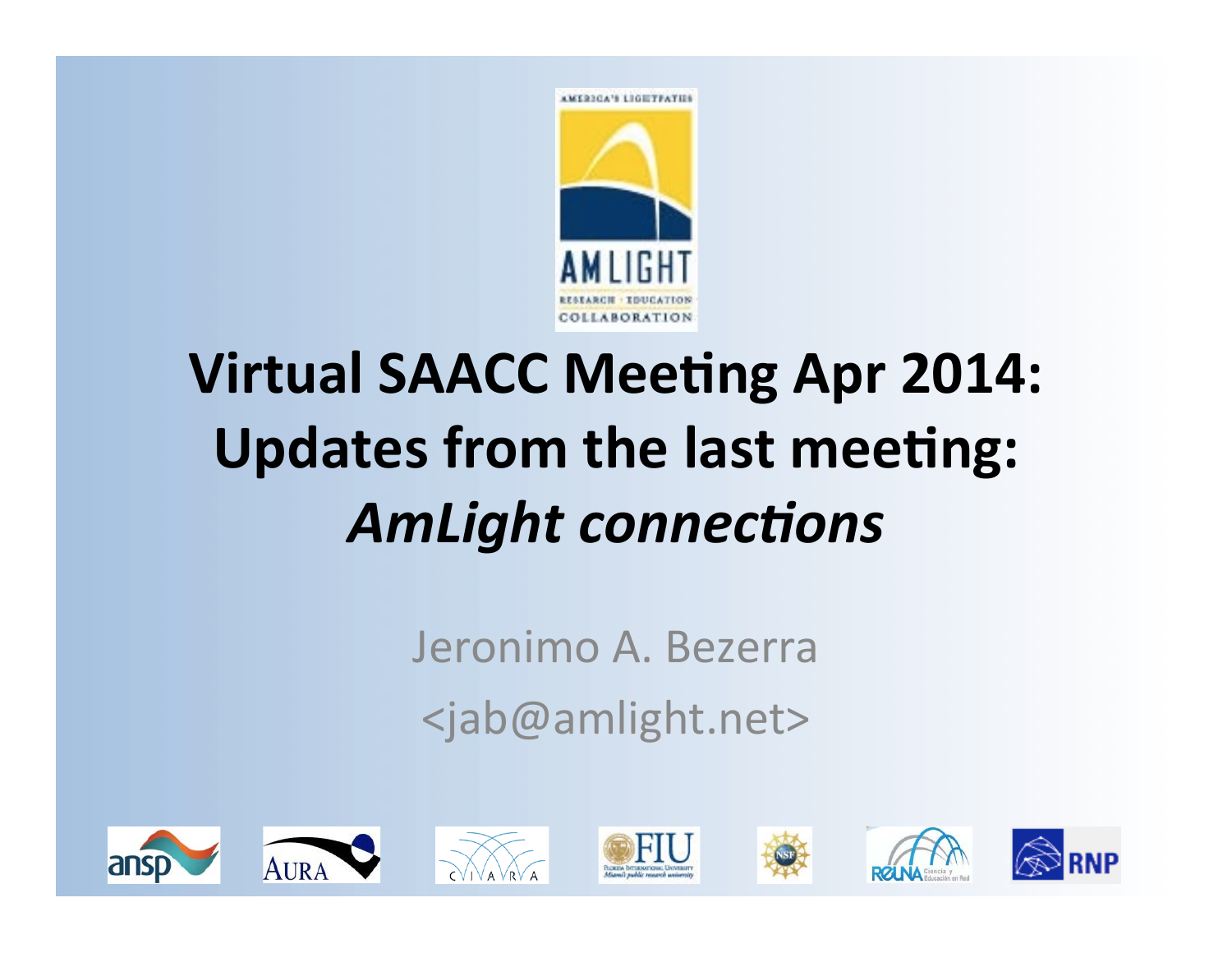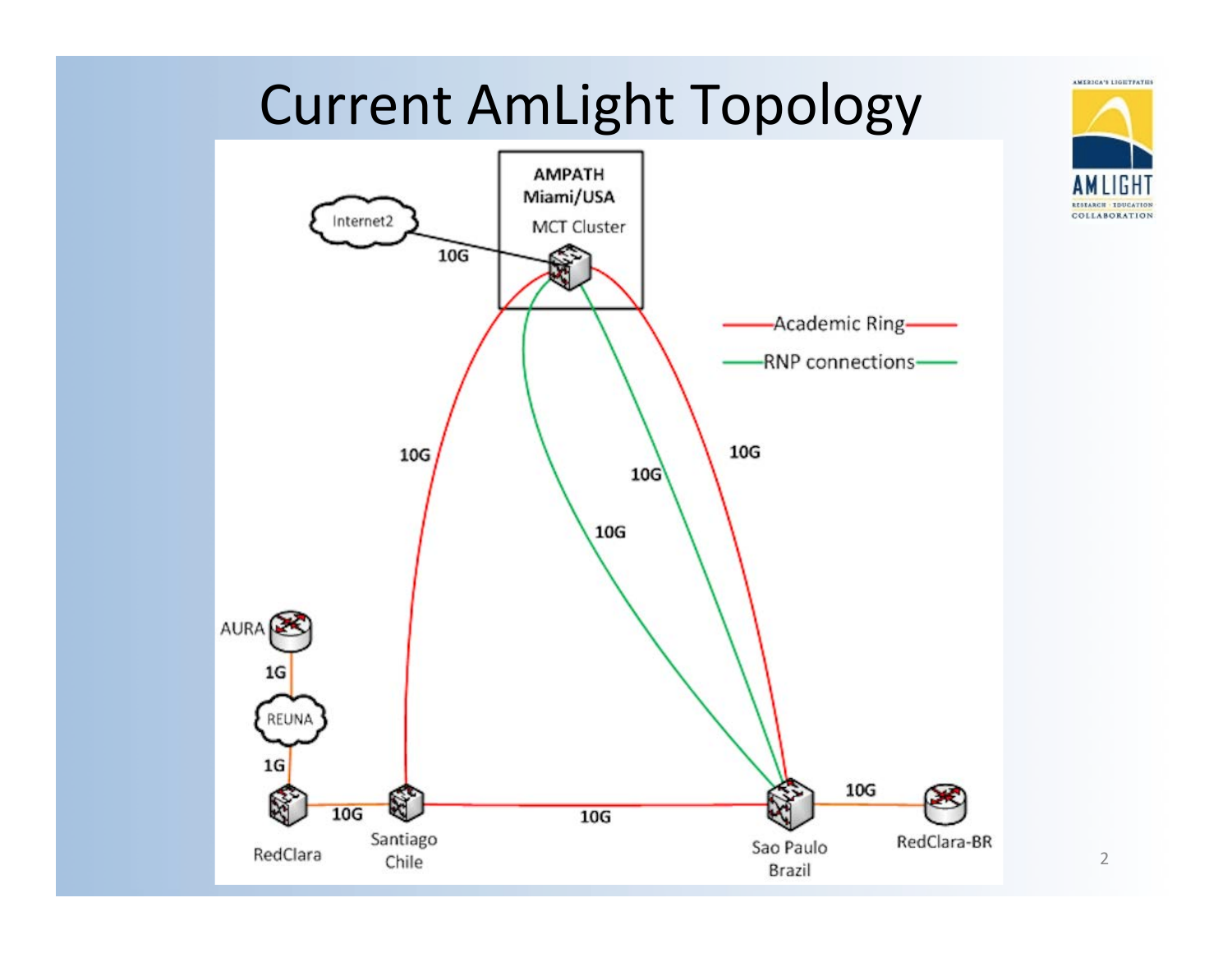## What has changed to AURA?

- Moved from a STM-4 (622Mbps) circuit to the 10Gbps academic ring:
	- $-$  More bandwidth: both sides of the ring can be used at the same time (20Gbps);
	- $-$  Direct access to the researchers in Brazil (~60ms of "distance");
	- $-$  Protection using a network ring approach;
	- Delay using protection (via SP) reduced, from 191ms to 160ms;
- Better control and visibility of the topology and about what happens in the network:
	- $-$  No need to call LAN to ask about switch protection;
	- $-$  All links working using WAN-Phy technology
- An Ethernet switch was installed in Santiago, which will provide support for new applications and layer 2 circuits
	- AndesLight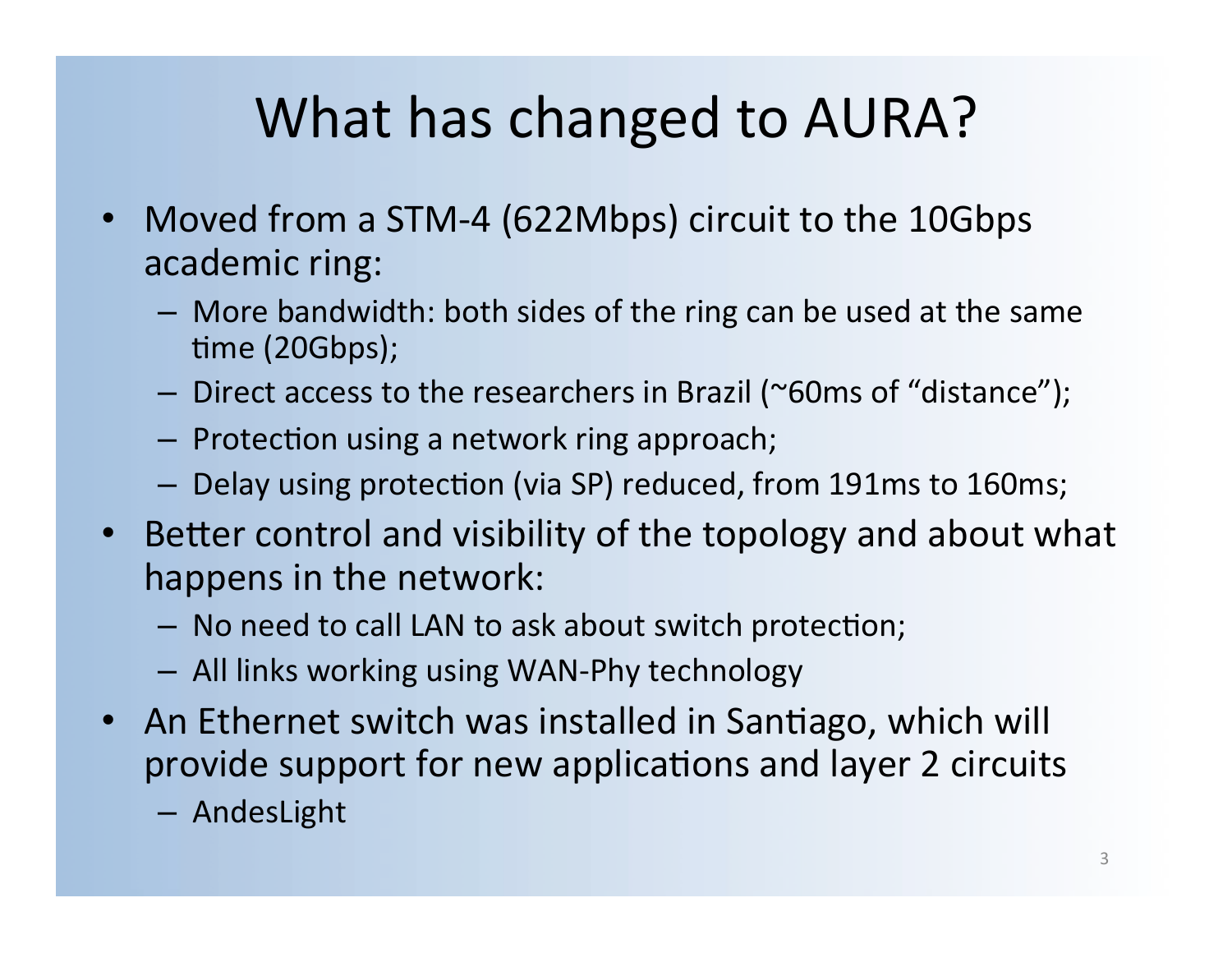### What has changed to AURA? (2)



4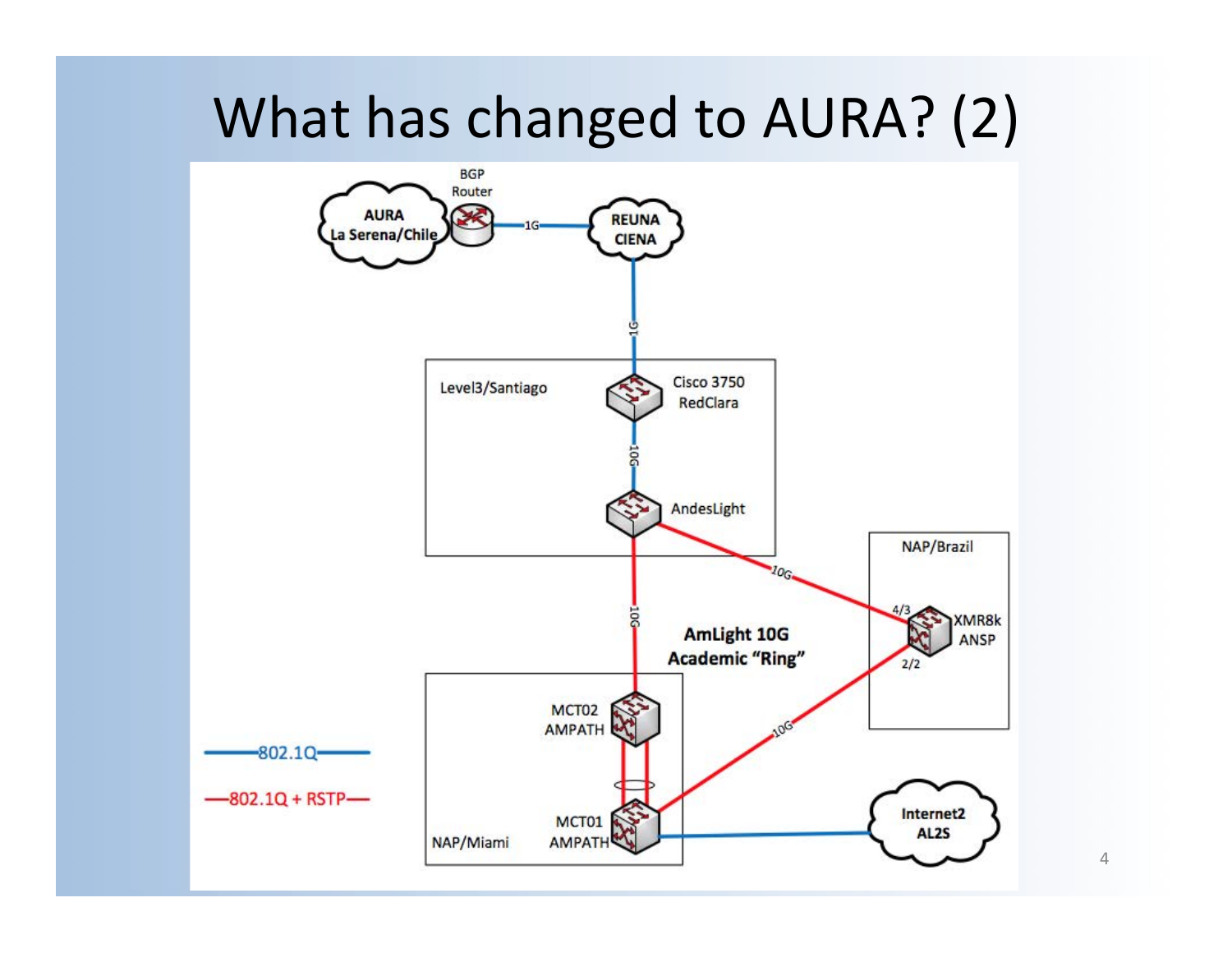## **Next Steps**

#### Next weeks:

- Establishment of a new redundancy approach for users in Chile using RedClara's backbone
	- $-$  This will add an extra path in case of double failure

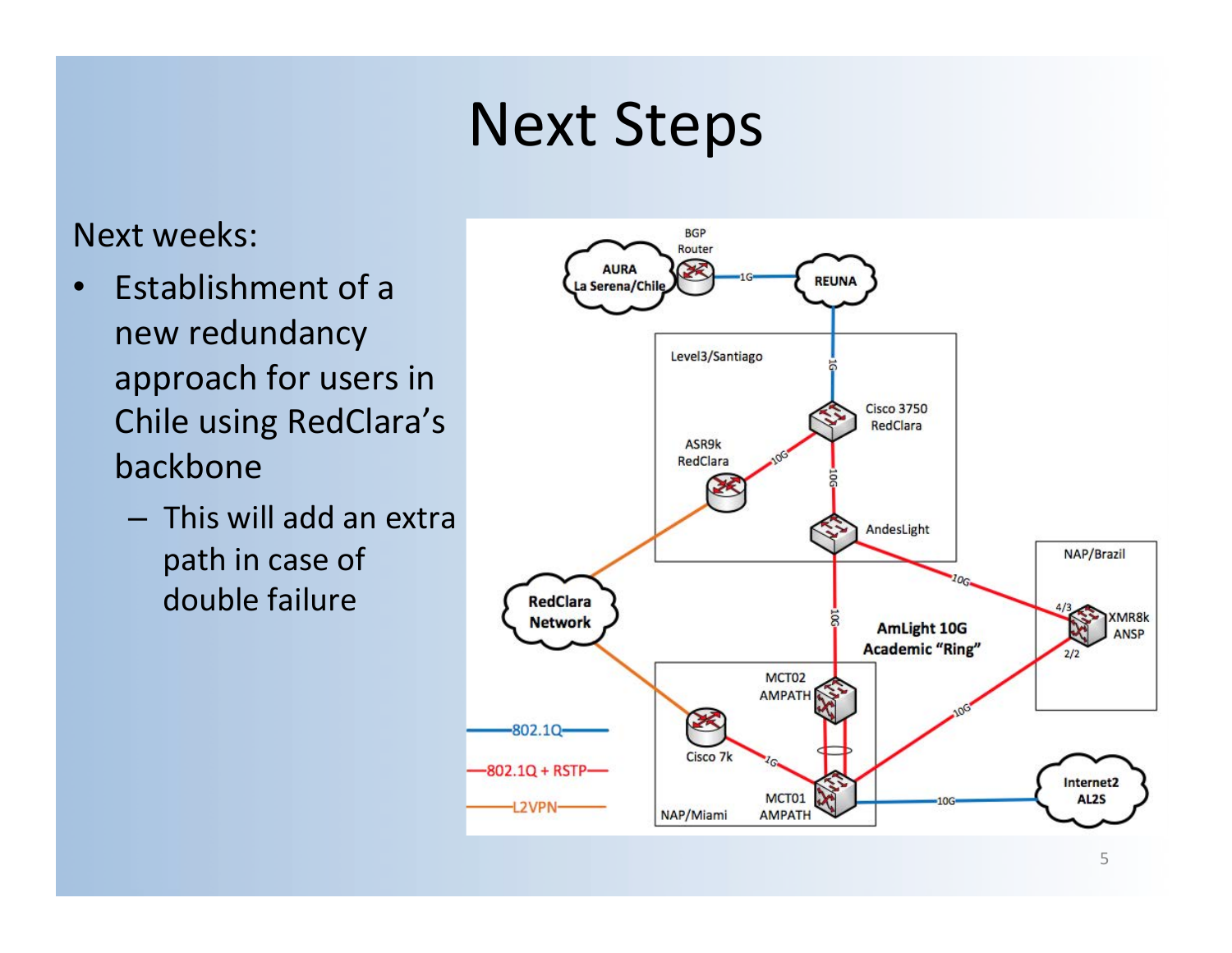## Next Steps (2)

- Later this year:
	- Migrate AmLight links to SDN
		- Automate all provisioning activities
			- New layer 2 circuits will be provisioned through a Web interface
		- Reduce OPEX
			- $-$  No VLAN negotiation with all participants
			- $-$  No *Rapid Spanning-Tree* configuration
	- Bandwidth upgrade:
		- Activate an 100G link between Miami and Internet2
		- Activate an 100G link between Sao Paulo and Miami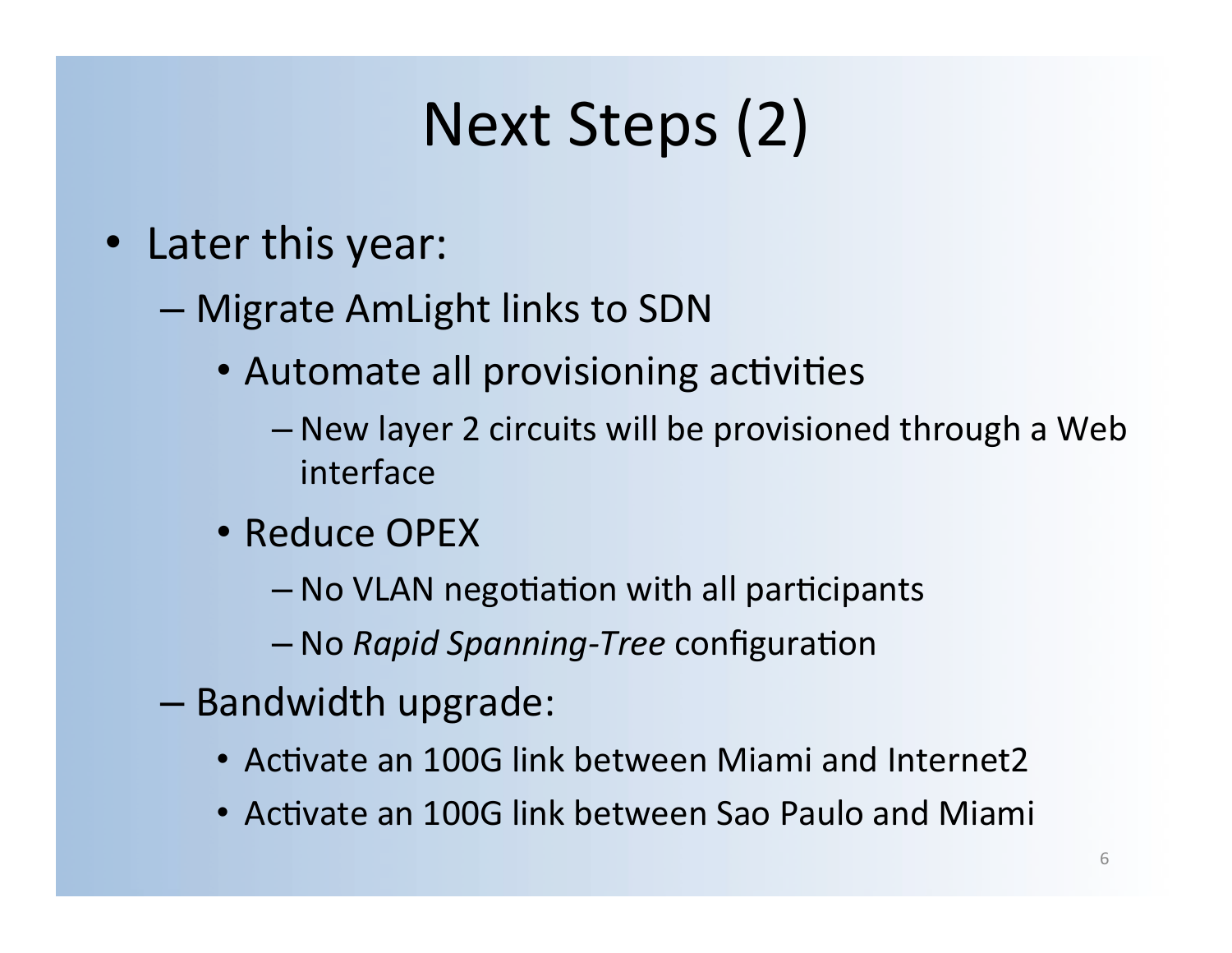#### Next Steps  $(3)$  – SDN and 100G links

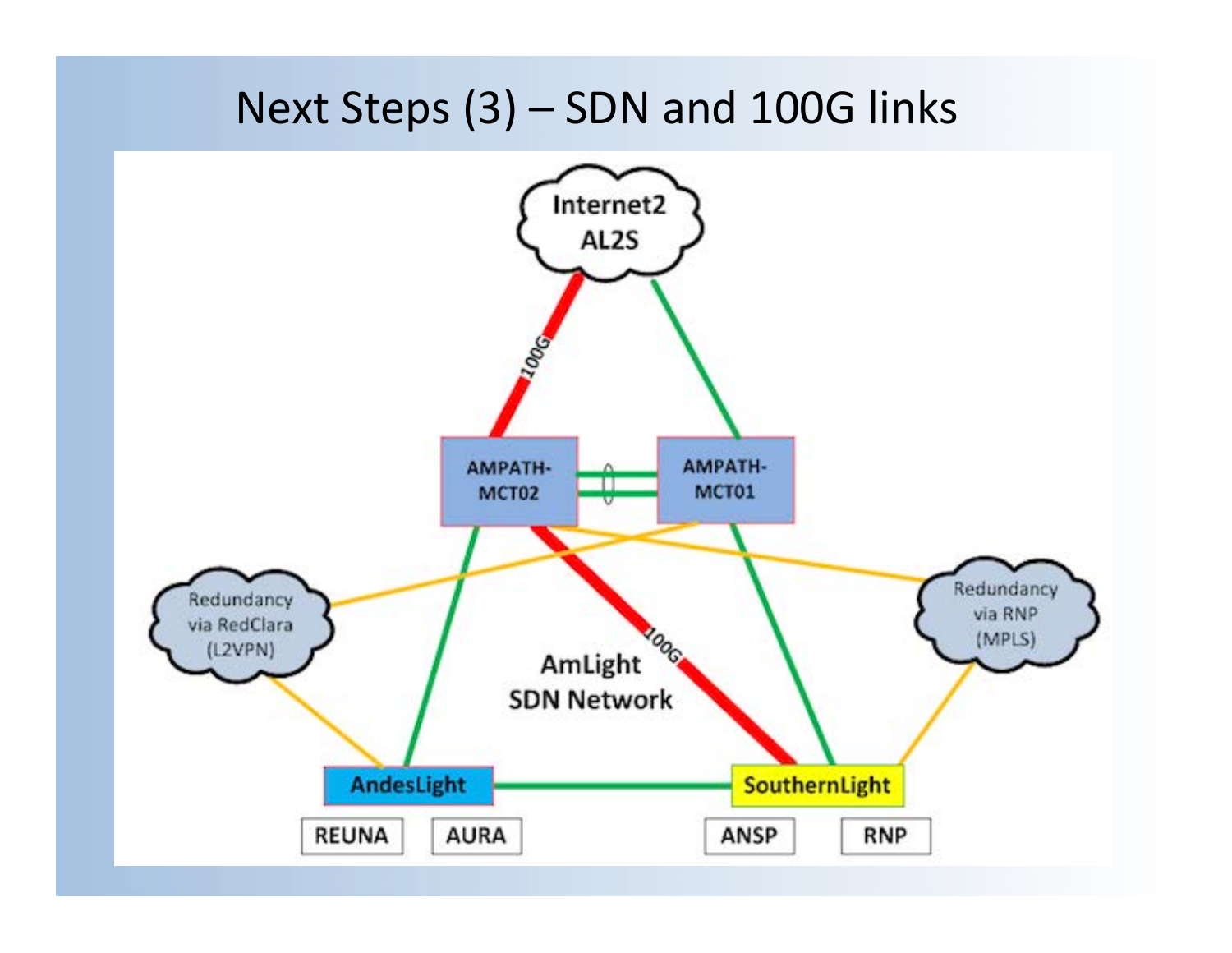

# **Virtual SAACC Meeting Apr 2014: Monitoring Activities**

Jeronimo A. Bezerra <jab@amlight.net> 



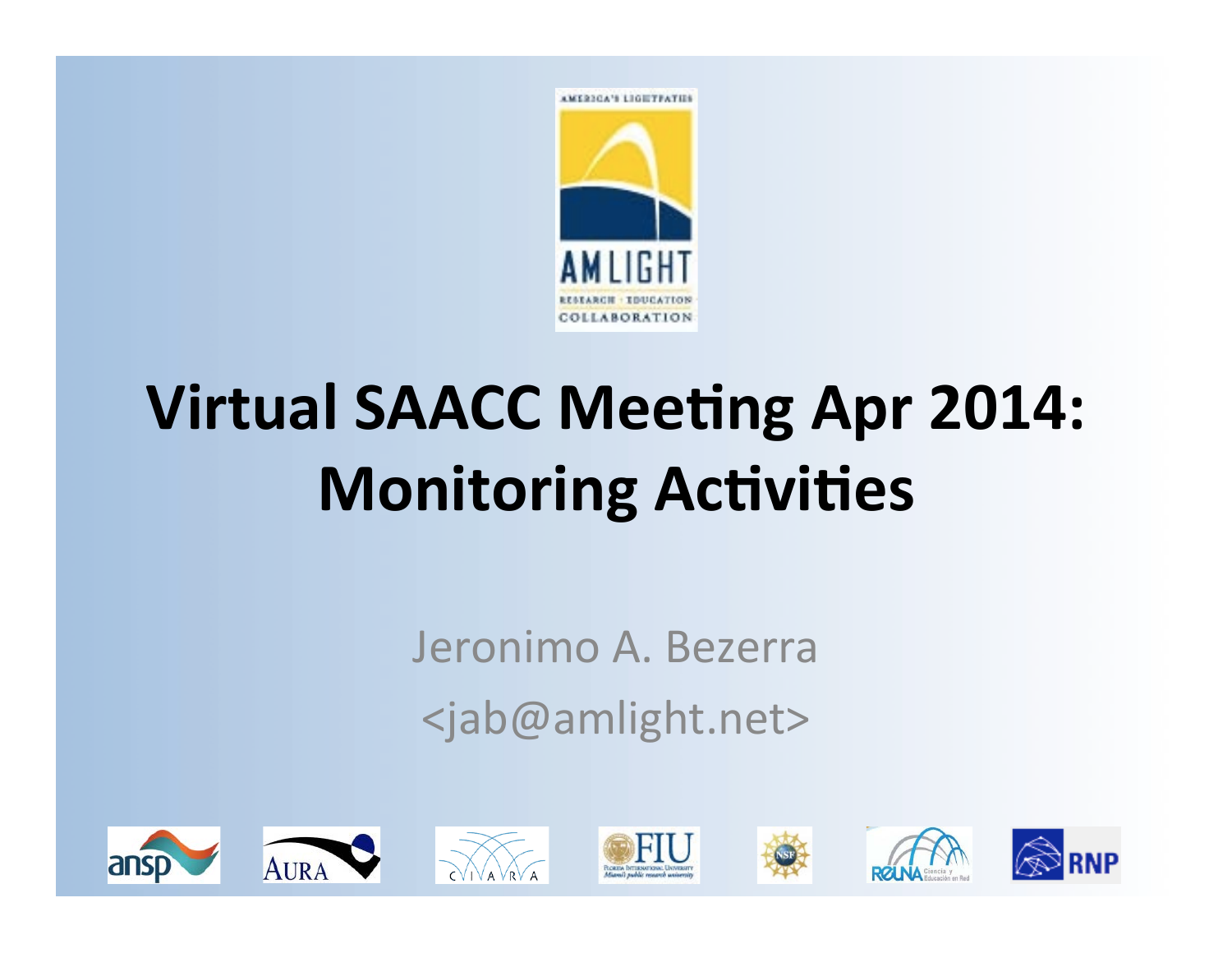## Monitoring

- perfSonar is the official framework used by Internet2, ESNET, GEANT and AMPATH to measure network performance and identify bottlenecks
	- $-$  Measures: Round Trip Time, bandwidth, one-way delay, traceroute, packet loss
	- $-$  Very useful to help network engineers to find issues in the network
- PerfSonar servers currently installed:
	- REUNA
	- AMPATH
	- AURA (disconnected after the NTP attacks)
	- $-$  To be installed:
		- ANSP
		- RedClara (Chile, PA, BR, AR and US)
	- Unknown status:
		- NCSA
- It's being used to evaluate the span Miami-Chile for the LSST Phase 1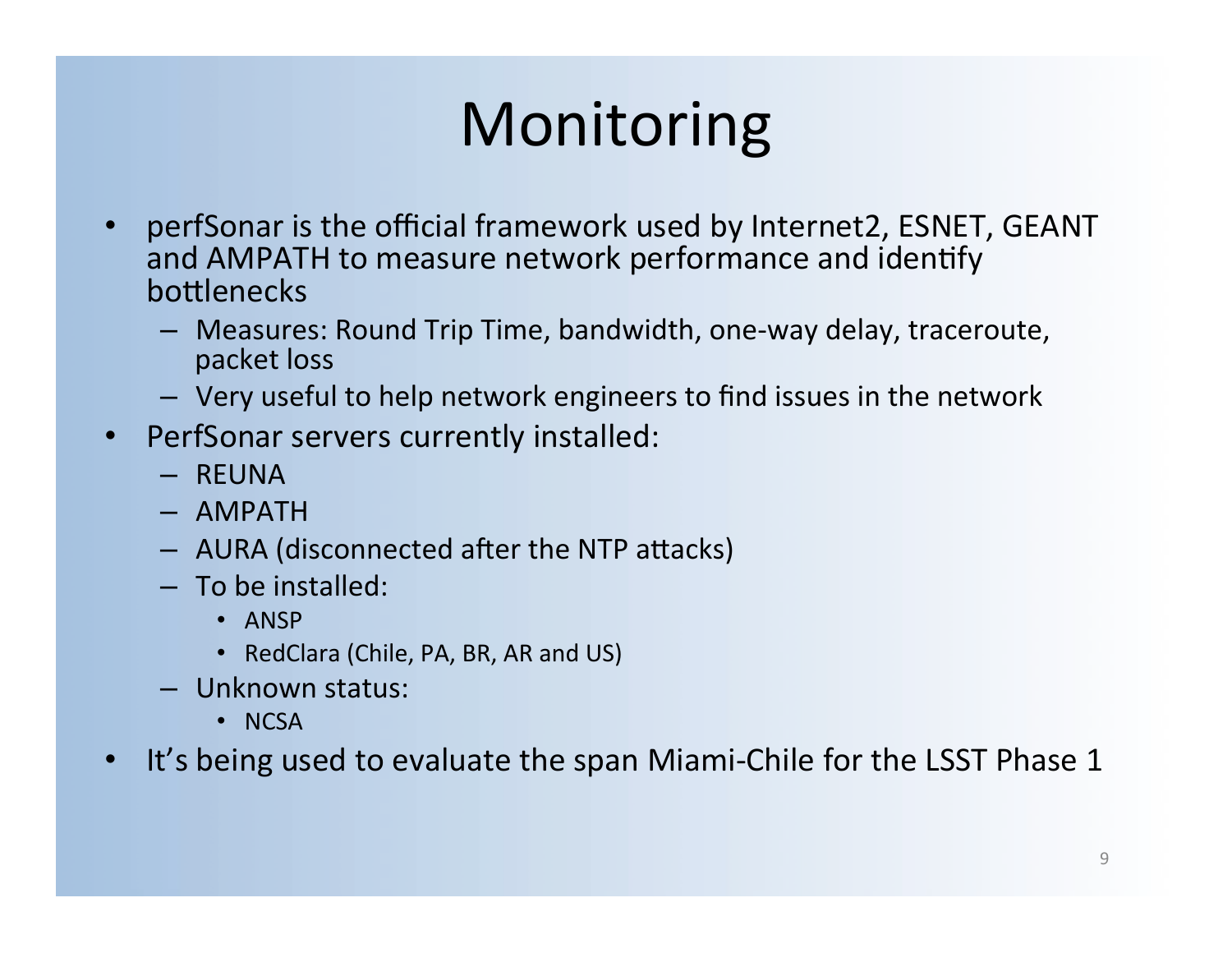### LSST Measurement Topology

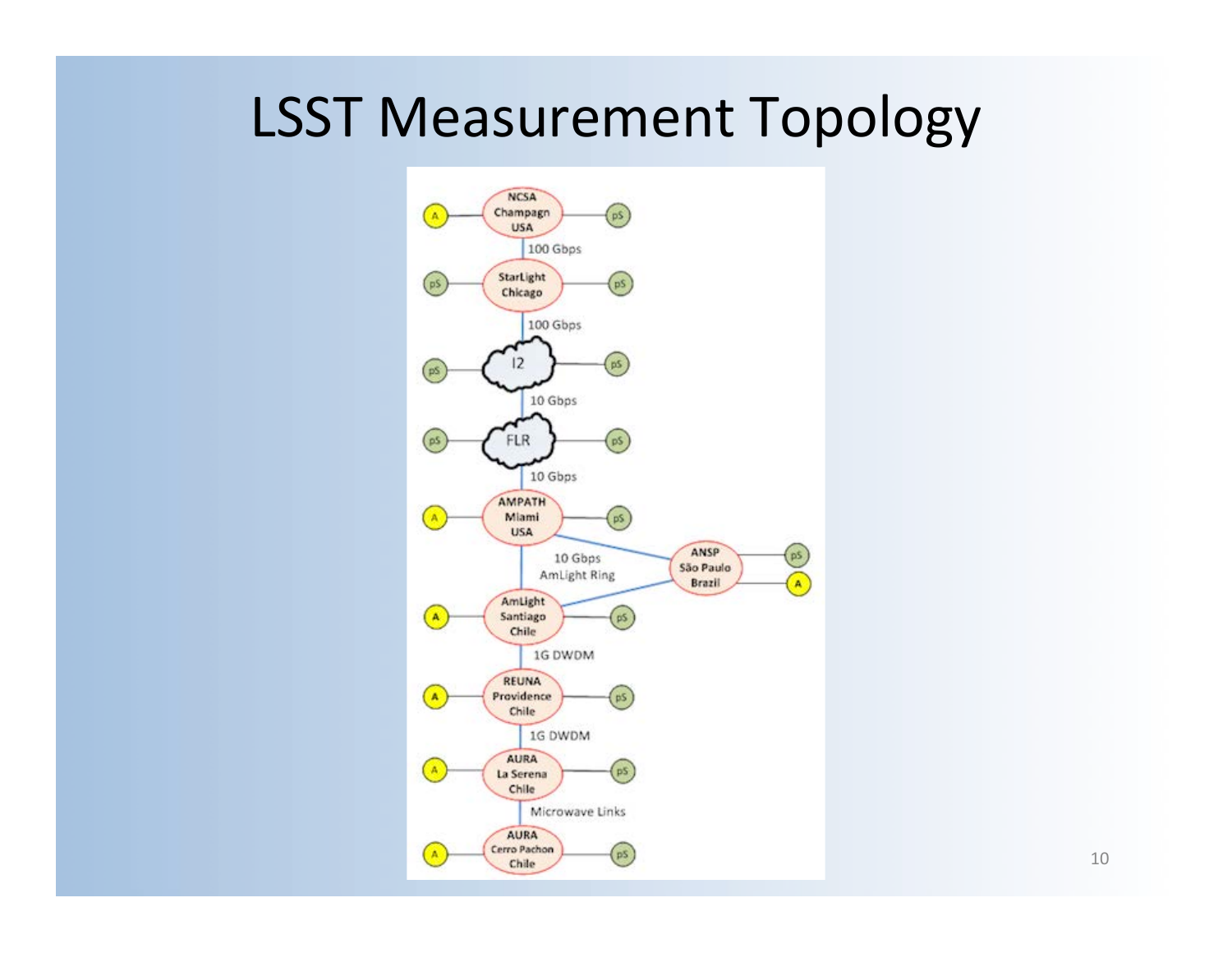#### Some Measurements

#### Using Zabbix for round trip time:



AURA was moved to the academic ring on Dec 18th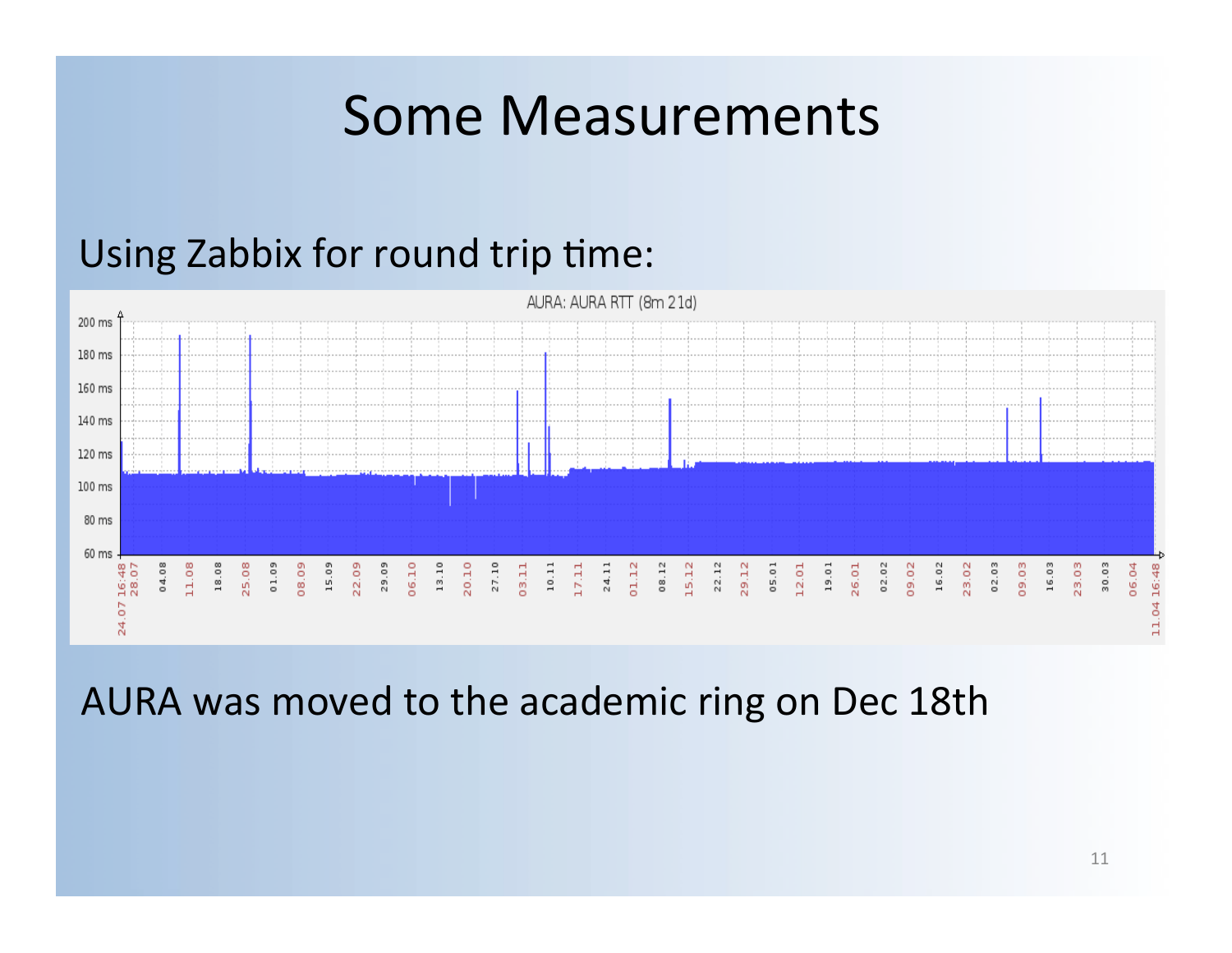#### PerfSonar vs One-Way Delay and Errors



The Right column shows the % of packet loss, with the red and black vertical lines The Left Column shows the one-way latency with the orange the the blue lines (representing directions)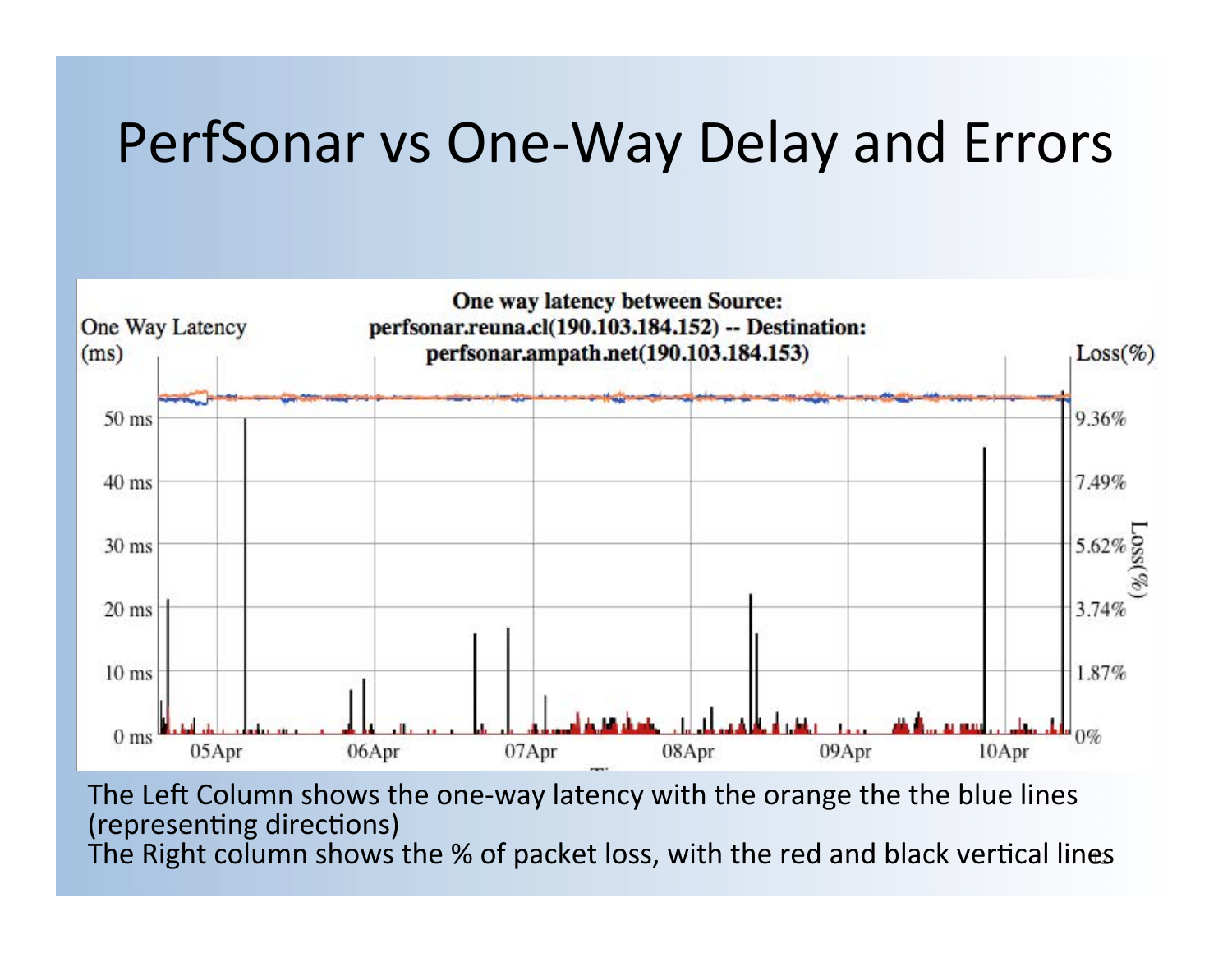



#### Green: AMPATH to REUNA **Blue: REUNA to AMPATH**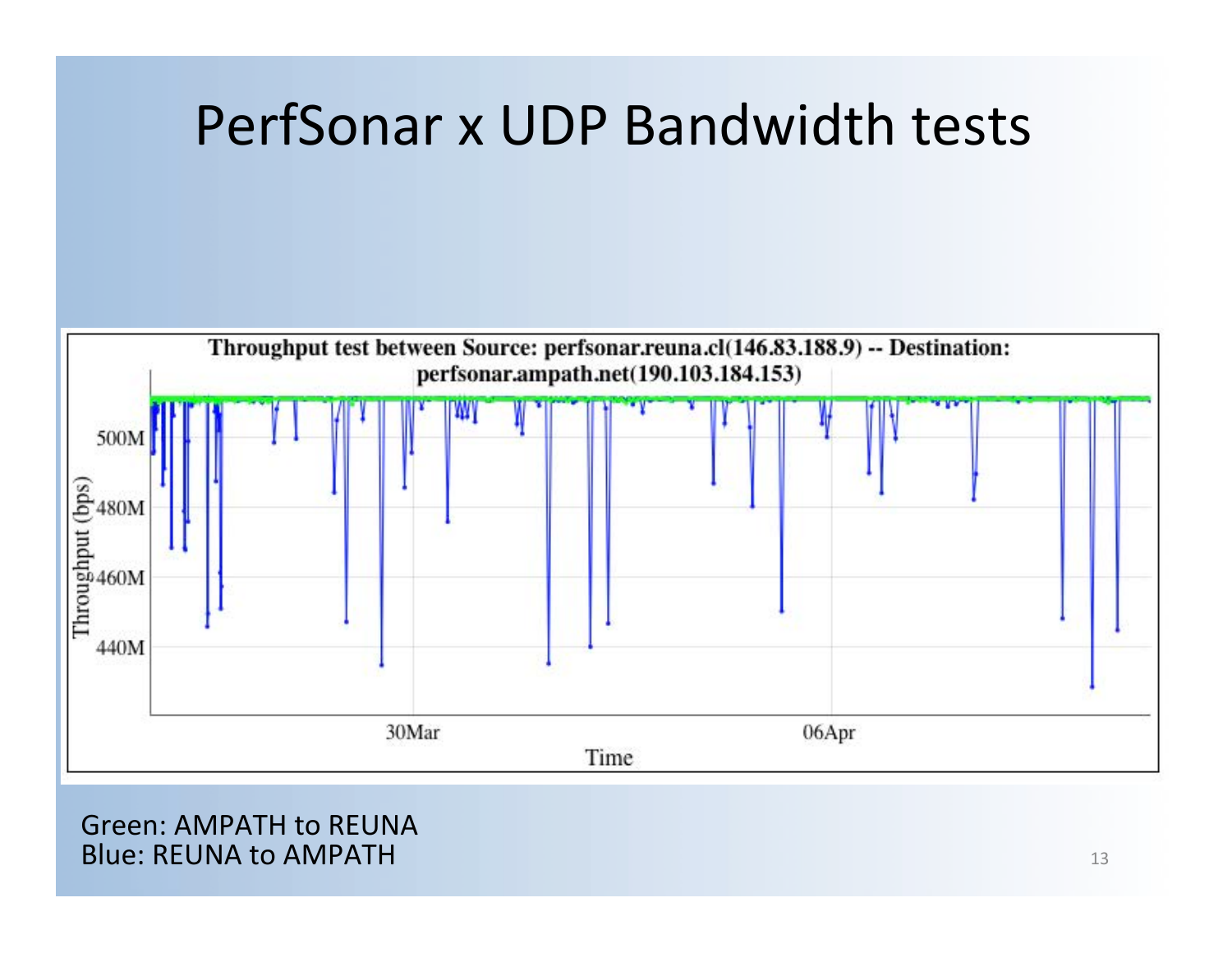#### PerfSonar vs TCP Bandwitdh tests



Green: AMPATH downloading from REUNA **Blue: REUNA downloading from AMPATH**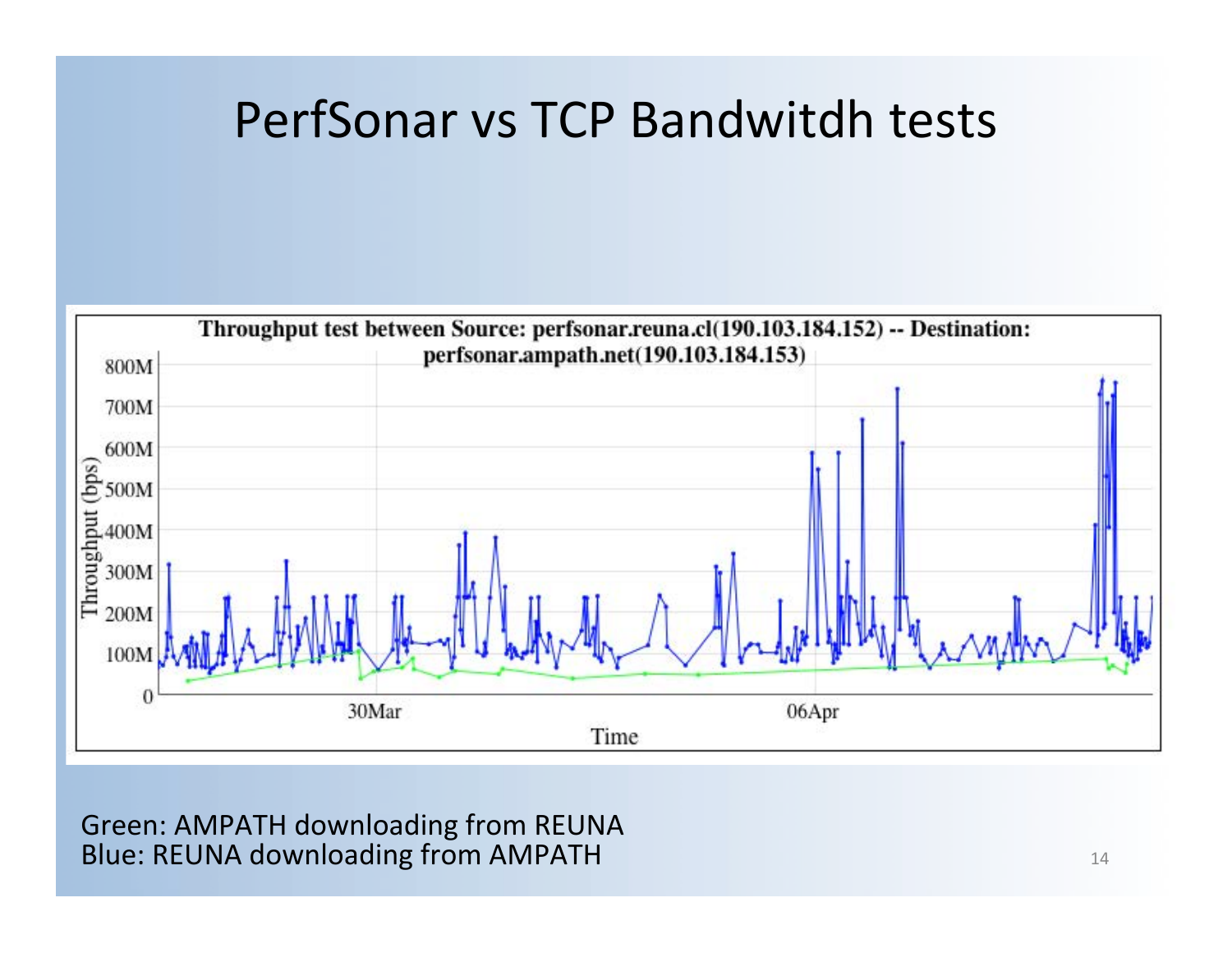### PerfSonar vs TCP Bandwidth tests (2)



Green: AMPATH downloading from University of Illinois Blue: University of Illinois downloading from AMPATH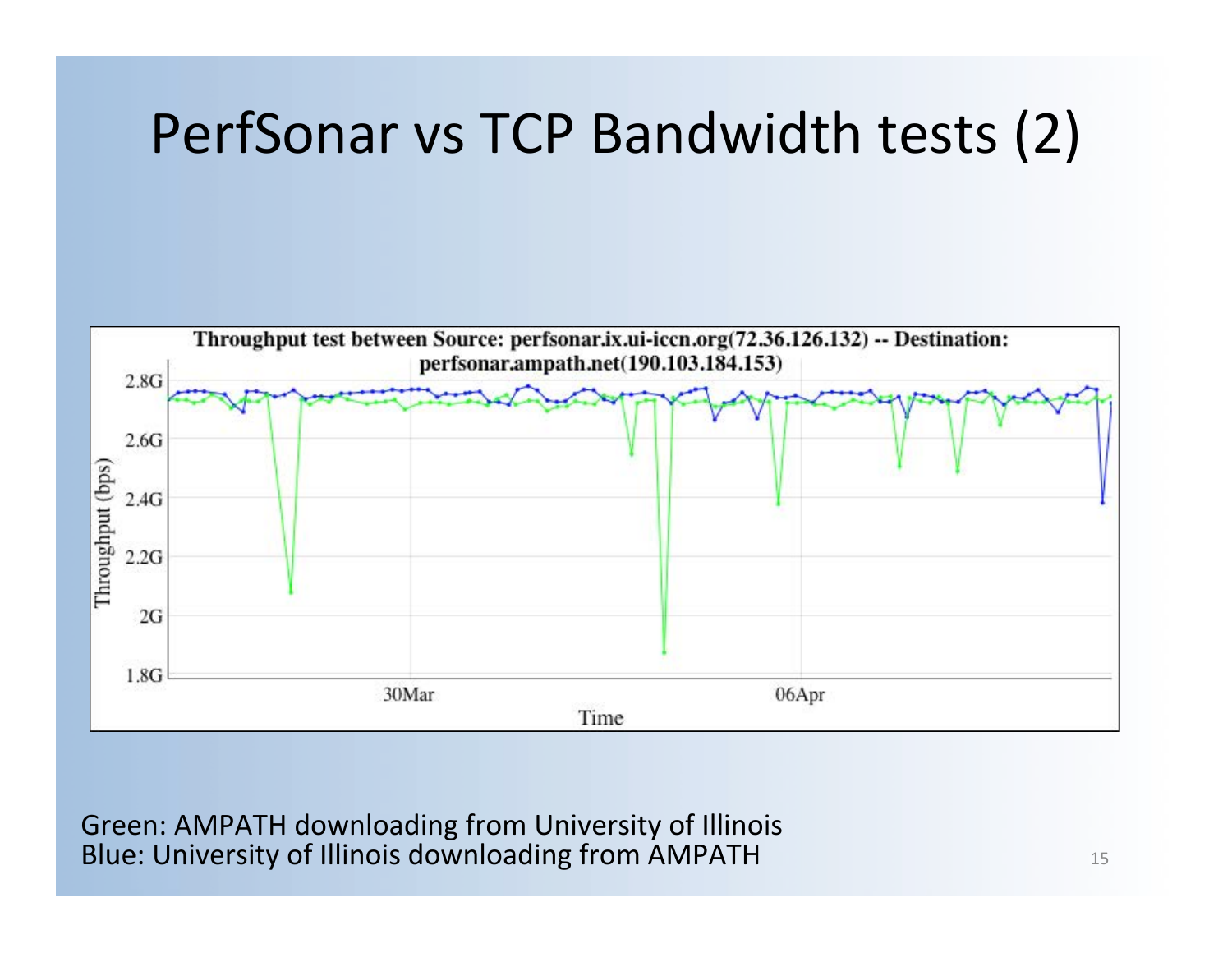## Help needed!

- As you can see, perfSonar could provide very important measurements for all networks/researchers
	- Baselines are fundamental to understand what to expect from the network
	- $-$  But it's required that each network has its own!
- Sometimes it points out some very important issues that could affect overall performance
	- $-$  TCP is really affected with packet error rate over 0.001%
- AMPATH/AmLight is available to help you to install your perfSonar
	- noc@ampath.net